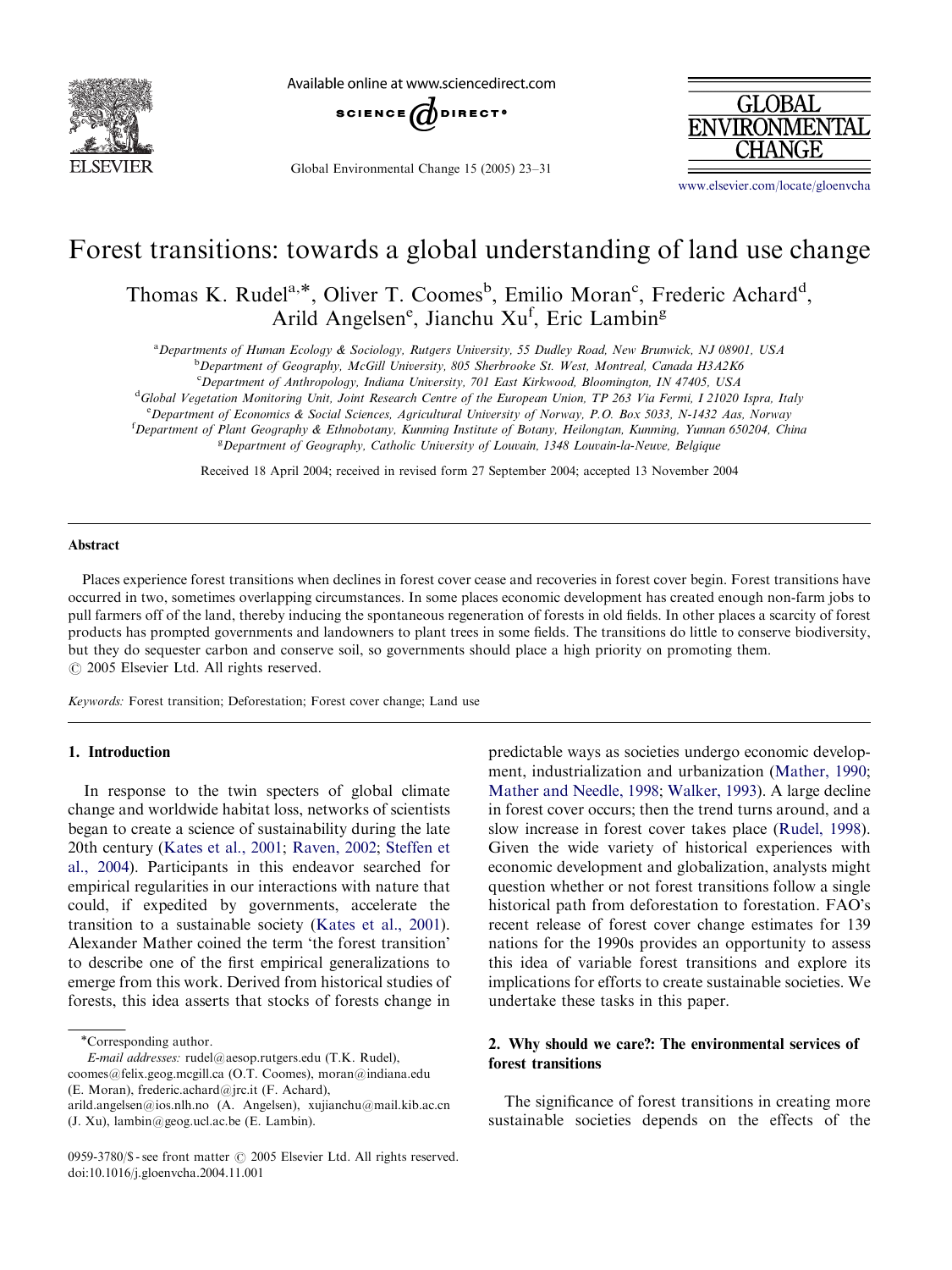transitions on the environmental services that forests provide. To gauge these effects, we briefly review the impact of forest transitions on hydrological cycles, soil conservation, climate change, and, to a lesser degree, the biodiversity crisis. While the effects of forest expansion on stream flows appear to vary with the size of watersheds, increases in forest cover should increase transpiration rates, reduce soil erosion and, by reducing sediment loads, improve water quality ([Kramer et al.,](#page-8-0) [1997](#page-8-0); [Ammer et al., 1995](#page-7-0)). Forest transitions also promise to slow the accumulation of greenhouse gases in the atmosphere by increasing carbon sequestration through the substitution of relatively carbon-rich secondary forests for carbon-poor agricultural land. As secondary forests age and the biomass per hectare increases, the amount of carbon sequestered per acre also increases [\(Houghton et al., 2000\)](#page-7-0). For this reason the amount of carbon sequestered through a forest transition should increase over time as woody growth continues and the area covered by secondary growth expands. The total amounts of carbon sequestered this way have not been huge, but they have been visible. For example, carbon sequestered through secondary growth offset 3.3% of all of the carbon emitted through deforestation in the Amazon basin during the 1990s ([Achard et al., 2004](#page-7-0)).

The impact of a forest transition on biodiversity varies from place to place. In many places endemic species will have gone extinct with the earlier conversion of old growth forests into fields, and invasive species will have established themselves in the disturbed habitats, so low levels of biodiversity will persist after regrowth. When forest expansion occurs through the conversion of fields or scrub growth into plantation monocultures, as it has in many forest scarce nations, the increments in biodiversity from a forest transition can be quite small ([Spellerberg, 1996\)](#page-8-0). In other places the re-emergence of secondary forests on uncultivated lands allows many species to recolonize an area, and, by extending the range of some species through migration and seed dispersal, regrowth probably reduces ecological fragmentation and prevents additional extinctions ([Schelhas](#page-8-0) [and Greenberg, 1996;](#page-8-0) [Ferraz et al., 2003](#page-7-0)). High levels of biodiversity have been observed in the spontaneously generating understories of some plantations [\(Lugo,](#page-8-0) [1997](#page-8-0)).

Given the importance of these environmental services, it would be easy to accept the existence of forest transitions in an uncritical way. Because the transitions promise to solve some environmental problems without government intervention, some analysts may even want to use their existence as an excuse for not taking political action to address these problems ([Easterbrook, 1995\)](#page-7-0). Under these circumstances it behooves us to examine carefully the evidence for the existence and the origins of forest transitions.

# 3. The causes for forest transitions

Forest transitions begin during a period of deforestation. Initially, forests decline in extent as growing numbers of cultivators, with help from loggers, clear forested lands and convert them into fields in order to meet growing demands for food and fiber from human populations that reside, increasingly, in cities. Eventually, agricultural expansion ends. Arguments about forest recovery after agricultural expansion take two general forms. In one line of argument, farm workers leave the land for better paying non-farm jobs. The loss of laborers raises the wages of the remaining workers and makes more agricultural enterprises unprofitable. Under these circumstances farmers abandon their more remote, less productive fields and pastures.<sup>1</sup> These lands then revert to forest. The loss of farm laborers stems from urbanization and economic development, what [Polanyi \(1944\)](#page-8-0) has called 'the great transformation' ([Mather, 1992](#page-8-0)). We refer to this sequence of events as the 'economic development path' to the forest transition. Politicians reinforce this trend in forest cover when they arrange to purchase abandoned land for parks and forest reserves. Analysts who argue for the existence of an environmental Kuznets curve in forest cover change focus on this type of forest transition ([Ehrardt-Martinez](#page-7-0) [et al., 2002;](#page-7-0) [Mather and Needle, 1999](#page-8-0)).

In a second line of argument, the loss of forests during agricultural expansion creates a countervailing tendency. In places with stable or growing populations and little ability to import forest products, continued declines in forest cover spur increases in the prices of forest products, and the price increases induce landowners to plant trees instead of crops or pasture grasses. This dynamic explains the recent increase in forest cover in India [\(Foster and Rosenzweig, 2003](#page-7-0)). We call this sequence of events the 'forest scarcity path' to the forest transition. Politicians accelerate this type of forestation when they create programs to reforest marginal lands in response to floods and rising prices for forest products.

These narratives presume particular understandings of sometimes ambiguous terms. Following FAO definitions [\(Food and Agricultural Organization of the](#page-7-0) [United Nations \(FAO\), 2001](#page-7-0)), 'forests' exist when the canopy provided by trees covers at least 10% of an area, so both old and young stands of trees would count as

<sup>&</sup>lt;sup>1</sup>The role of new agricultural technologies in forest transitions is difficult to discern. New agricultural technologies raise productivity to the point where the increase in harvests depresses the prices of crops which in turn makes it unprofitable for farmers to continue to cultivate marginal lands. In this illustration, increases in agricultural productivity decrease the area in agriculture. New agricultural technologies, by increasing productivity per hectare, will also raise the crop yield from a hectare which would encourage some farmers to expand the amount of acreage that they have under cultivation. For a fuller discussion of these offsetting effects, see [Angelsen and Kaimowitz \(2001\)](#page-7-0).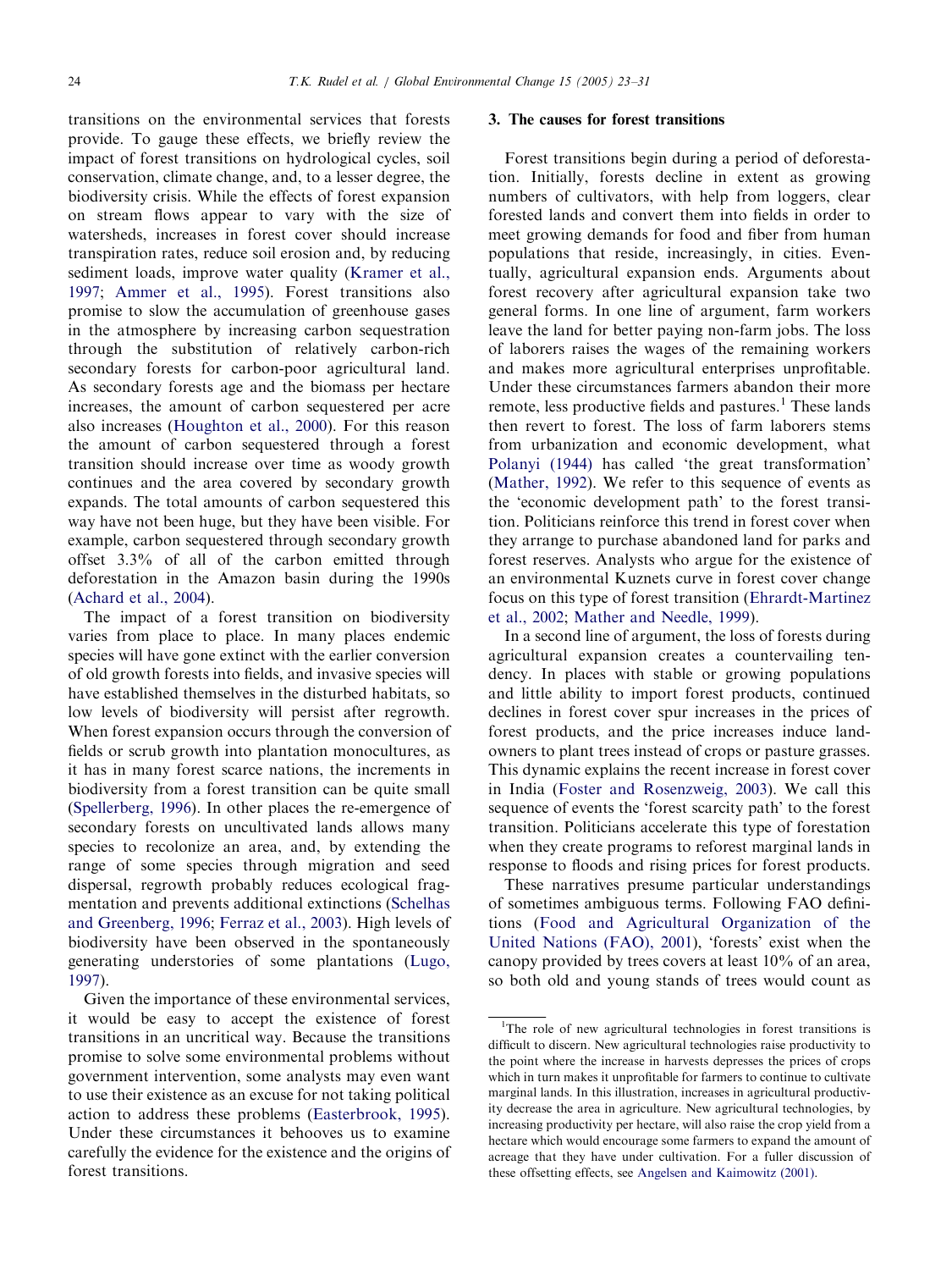forests. Forest transitions concern long-term changes in the extent of forests, not the short-term, cyclical changes in forest cover that occur when, for example, shifting cultivators clear land and then abandon it several years later. 'Deforestation' takes place when people clear land of trees and regrowth does not occur. 'Forestation' refers to a general process in which forest cover increases. 'Afforestation' occurs when forest cover expands through the planting of trees on lands without trees. 'Reforestation' occurs when forests spontaneously regenerate on previously forested lands.

Forest transitions occur at various scales; they may characterize a sub-region within a country, an entire country, or several countries within a large geographical region. While a forest transition may lessen the local environmental impact of a population, the total impact of these people on forested lands may actually increase if they begin to import substantial amounts of wood products and agricultural commodities from distant lands. Regions that export agricultural products are just as likely to experience a forest transition as regions that produce food for consumption in nearby cities. For example, the American South, heavily involved in the international trade in cotton during the 19th century, underwent widespread reversion to forest during the 20th century [\(Rudel and Fu, 1996\)](#page-8-0).

# 4. Data: issues of validity and reliability

We use data from the Forestry Division of FAO ([Food and Agricultural Organization of the United](#page-7-0) [Nations \(FAO\), 2001\)](#page-7-0) to carry out the following analyses. Several characteristics of the FAO data make them appropriate for use in historical analyses of changes in forest cover. Beginning in 1948, FAO foresters have periodically requested national level estimates of recent forest cover trends from experts in each member country.<sup>2</sup> FAO analysts have then compiled and published these data in a series of reports. In response to the growing concern with trends in tropical forest cover, FAO's foresters began providing much more detailed forest resource assessments in 1980. Several features of the most recent FAO survey, the FRA2000, make these data appropriate for the study of forest transitions. First, while two other groups have recently published global scale estimates of forest cover change arrived at through analyses of satellite imagery ([Achard et al., 2002;](#page-7-0) [Defries et al., 2002](#page-7-0)), only FAO provides national level estimates. Because the political and economic drivers of forest transitions vary to a great degree between nations, the national scale of measurement in the FAO data makes them more useful than the

other data sets for investigating forest transitions. FAO's foresters produce estimates of forest cover change that lump together trends in natural forests with trends in planted forests. While this feature makes it more difficult to use the FRA data to understand trends in tropical biodiversity [\(Mathews, 2001](#page-8-0)), it makes it easier to analyze forest transitions because they usually involve changes in planted as well as naturally regenerating forests.

While researchers have made frequent use of the FAO data, they have also pointed out weaknesses in it, in particular its uneven quality and its inconsistent definitions across nations. The wealthier and larger countries have produced more reliable estimates based on analyses of field surveys or satellite imagery while smaller and poorer countries have relied on extrapolations from outdated surveys or other dubious estimation techniques. Since 1980, as more countries have relied on analyses of satellite imagery for their estimates, the overall quality of the FAO data has improved ([Down](#page-7-0)[ton, 1995\)](#page-7-0).

Until the 1990s the unevenness in the quality of the data was compounded by differences in FAO's definition of what constitutes a forest. To qualify as a 'forest', trees had to cover 20% of a piece of land in developed countries but only 10% of a piece of land in developing countries. To achieve more consistency, FAO adopted the 10% definition of forests for all countries in their 2000 survey. Using the new definition, dry, open woodlands that would not have been forests in the 1990 survey became forests in the 2000 survey. To produce credible estimates of forest cover change during the 1990s, FAO then went back and re-estimated 1990 forest areas using the new definition. This change in definitions led to some substantial increases in forest areas in 1990 in Australia and Russia. The recalculated estimates for 1990 forest areas were then used, along with the estimates for forest areas in 2000, to calculate trends in forest cover for the 1990–2000 decade [\(Food](#page-7-0) [and Agricultural Organization of the United Nations](#page-7-0) [\(FAO\), 2001](#page-7-0); pp. 10–11). While these changes in definitions raise questions about the validity of FAO's data, the national level estimates, the time series, and the improved measurement procedures make it the best available source of information for investigating historical trends in forest cover across nations. We use these data to assess the forms that forest transitions take.

# 5. The historical features of forest transitions

[Fig. 1](#page-3-0) depicts two important features of forest transitions. First, the average decline in the proportion of forested land in a place during the first phase (from the origin to T1 in [Fig. 1\)](#page-3-0) exceeds the subsequent recovery in the proportion of forested land during the

<sup>2</sup> FAO's earlier assessments of the world's forest resources were published in 1948, 1953, 1958, 1963, 1981 and 1992.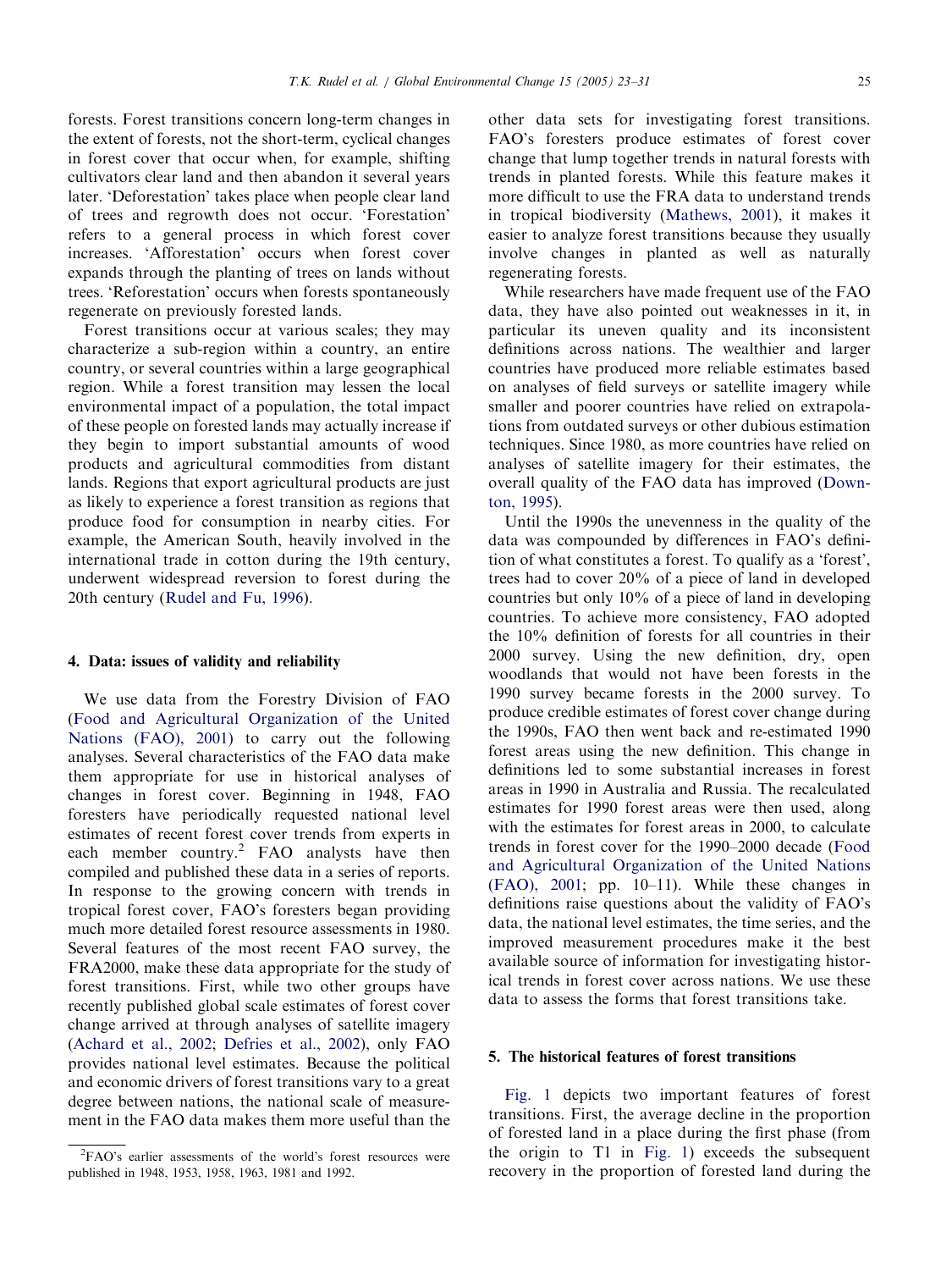<span id="page-3-0"></span>

60 S. Korea Forest cover (%) at turning point Forest cover (%) at turning point 50 40 Costa Rlca 30 US 20 France **Gambla** 10 **Scotland** ÷ Ire land  $\mathcal{C}$ 1725 1800 1875 1950 2025 Year of turning point

Fig. 2. Forest cover at the turning point.

Fig. 1. The forest transition.

later phase by a ratio of approximately 2 to 1. This ratio of losses to gains characterized national forest cover trends between 1948 and 1990 in all of the countries that reported to FAO during that period (Rudel,  $1998$ ).<sup>3</sup> Second, the point of inflection, T1 in Fig. 1, where gains in secondary forests finally begin to exceed losses in old growth forests often does not occur until the amount of old growth forest has fallen to very low levels.

Fig. 2 plots the percentage of land in forests at the date of the turnaround for 20 countries with reliable data.<sup>4</sup> The turning points described here have all

<sup>4</sup>The 20 countries for which we have reliable estimates of forest cover when the turnaround occurred are as follows: Bangladesh, China, Costa Rica, Cuba, Denmark, Dominican Republic, France, Gambia, Hungary, Ireland, Peninsular Malaysia, Morocco, New Zealand, Portugal, Puerto Rico, Rwanda, Scotland, South Korea, Switzerland, and the United States. The estimate for the turning point in Switzerland may err on the high side because it represents forest cover at the date when governments began to collect data on forest area in the mid-19th century. For Denmark, France, Portugal, and Switzerland the data come from historical studies reported by [Mather](#page-8-0) [and Needle \(1999\).](#page-8-0) The data for most of the countries with more recent turning points came from FAO. The sources for the other countries are as follows: China—R. Zon, W. Sparhawk, (1923) Forest Resources of the World (McGraw-Hill, New York); Costa Rica—C. Kleinn, L. Corrales, and D. Morales (2002) Environ. Monit. Assess. 73, 17; Ireland—Gillmor in (1993) Afforestation A. Mather, ed. (Bellhaven, London), 34; New Zealand—M. Roche, R. Le Heron in Afforestation, op. cit., 142; Peninsular Malaysia—H. Brookfield (1994) in Transformation with Industrialization in Peninsular Malaysia H. Brookfield ed. (Oxford, Kuala Lumpur, 77); Scotland—A. Mather in Afforestation, op. cit., 15; United States—M. Clawson (1979), Science 204, 1168.

occurred in the past 200 years, after the onset of industrialization. Earlier turning points undoubtedly occurred before the modern era. For example, many European countries experienced a reversion of recently deforested lands to forest after the Black Death in the mid-14th century [\(Herlihy, 1997;](#page-7-0) [Poos, 1991\)](#page-8-0). In the modern era forest cover declined to 3% of the land area in Scotland, 4% in Denmark, and 7% in China before turnarounds occurred. Conversely, New Zealand, South Korea, and the United States had comparatively large areas still in forest when turnarounds occurred. As the regression line running through the scatterplot in Fig. 2 suggests, turning points in the second half of the 20th century occurred with larger amounts of forest still standing. The range in the amounts of remaining forest also increased. These trends reflect to some degree an increased variability in the physical settings of forest transitions as they began to occur outside of Europe.<sup>5</sup> The trends also reflect changes during the 20th century in the social, economic, and political forces driving the transitions. The growth of cities pulled people off of the land more rapidly than it did during earlier periods, and nations like China undertook unprecedented planting programs ([Rozelle et al., 2000](#page-8-0); [Zhang et al., 2000\)](#page-8-0).

While forest transitions have occurred in a growing number of countries, they are not inevitable. The conditions under which they occur vary from place to place, and in some places they have not occurred at all. The forest transition accurately describes the dynamics of forest cover change in northern Europe between 1850 and 1980, but until recently it has not described historical trends in forest cover in southern Europe ([Mather, 1990;](#page-8-0) [McNeill, 1992](#page-8-0)). A combination of changing bio-physical and socio-economic conditions in the Mediterranean basin over a period of centuries contributed to gradual declines in forest cover

 $3$ The 2:1 ratio refers to the average percentage loss of forest cover during sustained periods of deforestation in countries compared with the average percentage gain in forest cover in countries experiencing sustained periods of forest recovery. Because the countries experiencing deforestation tend to have larger forests than the countries experiencing forestation, a worldwide ratio of forested hectares lost to forested hectares gained will be greater than the 2:1 ratio of percentage gains to losses in forest cover across nations. <sup>4</sup>

<sup>&</sup>lt;sup>5</sup>The increase in the range of turnaround points reflects the increased number of documented turnarounds in forest cover trends in recent years compared to earlier historical periods.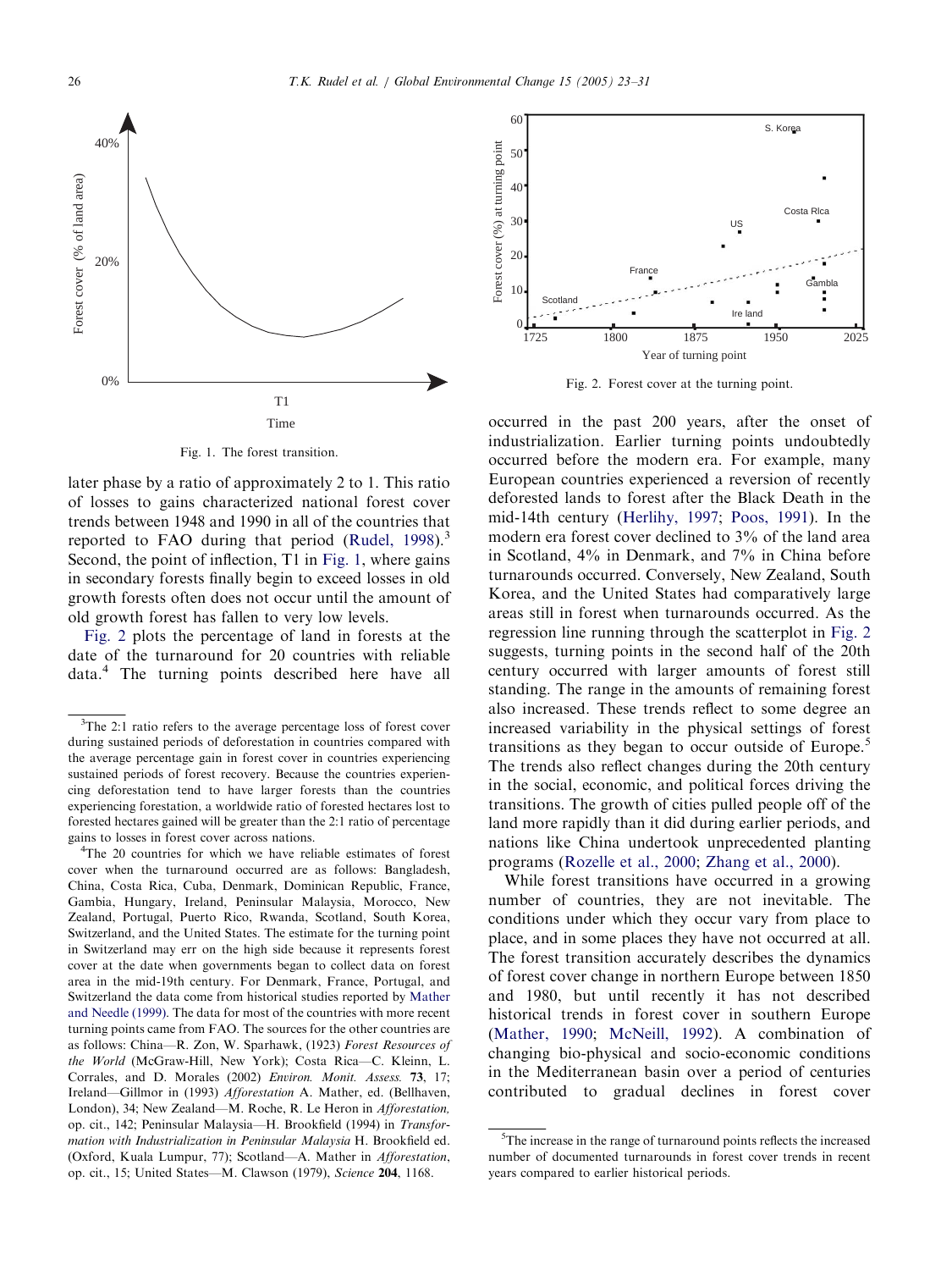<span id="page-4-0"></span>with no recovery until the last three decades of the 20th century.

# 5.1. Two types of transitions during the 1990s

Analyses of data from FAO's recently released Forest Resource Assessment 2000 illustrate the contingent, conjunctural nature of forest transitions. During the 1990s 38% of the world's countries experienced increases in forest cover, and a large number of these countries, after earlier periods of deforestation, had begun to experience sustained increases in forest cover. The circumstances surrounding these transitions have varied across nations. At the risk of simplifying the complex political economies that drive forest cover change in different countries, we have grouped together nations that illustrate different trajectories of forest cover change in Table 1.

The trajectories in the first two groups conform to the forest transition idea. The first panel characterizes European societies, and the second panel characterizes Asian societies. While northern European countries experienced increases in forest cover throughout the 20th century, the spread of forests has only recently accelerated in the more peripheral European nations grouped in panel (1) of Table 1. This shift coincided with changes in the agricultural economies of these nations. The expansion of the European Common Market during the 1970s and 1980s stimulated rapid economic growth in the recently admitted, low wage countries on the European periphery. The resulting growth in nonfarm employment pulled labor off of the land and encouraged landowners to save on agricultural labor by converting some of their fields into forests ([Bentley,](#page-7-0) [1989](#page-7-0)). Because labor scarcity rather than forest product scarcity drives the conversion to forests in the economic development path to the forest transition, the countries in panel (1) tend to have more forest per capita than other countries when the turnaround in forest cover trends occurs.

Quite a different pattern of forest cover change has unfolded in the past 15 years in the East and South Asian countries grouped in panel (2) of Table 1. Although rural populations remain very poor, the continued decline in the extent of forests, coupled with economic growth in urban areas, increased the prices of forest products and raised concerns about the continued availability of wood products ([Foster and Rosenzweig,](#page-7-0) [2003](#page-7-0)). Government officials responded to the growing scarcity of wood, and in some cases to disastrous floods in deforested watersheds, by initiating forestation programs. These programs took distinct forms in different countries. The central government in China, through its Upland Conversion Program, provided the impetus, organization, and funds to establish extensive tree plantations ([Fang et al., 2001;](#page-7-0) [Rozelle et al., 2000;](#page-8-0) [Zhang et al., 2000](#page-8-0)). In India, village committees increased their efforts to expand and restore small,

Table 1

Trajectories of forest cover change; data source: FRA2000 at [www.fao.org/forestry/fo/fra/main](http://www.fao.org/forestry/fo/fra/main)

|                                                               | Land area in forest, $2000$ (%)                                      | Forest area per capita, 2000<br>(in hectares) | Annual forest cover change,<br>1990–2000 $(\frac{9}{6})$ |
|---------------------------------------------------------------|----------------------------------------------------------------------|-----------------------------------------------|----------------------------------------------------------|
| (1) Afforestation induced by labor scarcities                 |                                                                      |                                               |                                                          |
| Greece                                                        | 27.9                                                                 | 0.3                                           | $+0.9$                                                   |
| Ireland                                                       | 9.6                                                                  | 0.2                                           | $+3$                                                     |
| Portugal                                                      | 40.1                                                                 | 0.4                                           | $+1.7$                                                   |
| (2) Afforestation attributable to scarcity of forest products |                                                                      |                                               |                                                          |
| Bangladesh                                                    | 10.2                                                                 | $\lt$ .1                                      | $+1.3$                                                   |
| China                                                         | 17.5                                                                 | 0.1                                           | $+1.2$                                                   |
| India                                                         | 21.6                                                                 | 0.1                                           | $+0.1$                                                   |
| (3) Deforestation attributable to poverty traps               |                                                                      |                                               |                                                          |
| Ethiopia                                                      | 4.2                                                                  | 0.1                                           | $-0.8$                                                   |
| Haiti                                                         | 3.2                                                                  | $\lt.1$                                       | $-5.7$                                                   |
| Togo                                                          | 9.4                                                                  | 0.1                                           | $-3.4$                                                   |
| (4) Deforestation induced by war                              |                                                                      |                                               |                                                          |
| Burundi                                                       | 3.7                                                                  | $\lt.1$                                       | $-9$                                                     |
| El Salvador                                                   | 5.8                                                                  | $\lt.1$                                       | $-4.6$                                                   |
| Rwanda                                                        | 12.4                                                                 | $\lt.1$                                       | $-3.9$                                                   |
| Sierra Leone                                                  | 14.7                                                                 | 0.2                                           | $-2.9$                                                   |
|                                                               | (5) Deforestation attributable to expanding markets in large forests |                                               |                                                          |
| Brazil                                                        | 64.3                                                                 | 3.2                                           | $-0.4$                                                   |
| Cameroon                                                      | 51.3                                                                 | 1.6                                           | $-0.9$                                                   |
| Indonesia                                                     | 58                                                                   | 0.5                                           | $-1.2$                                                   |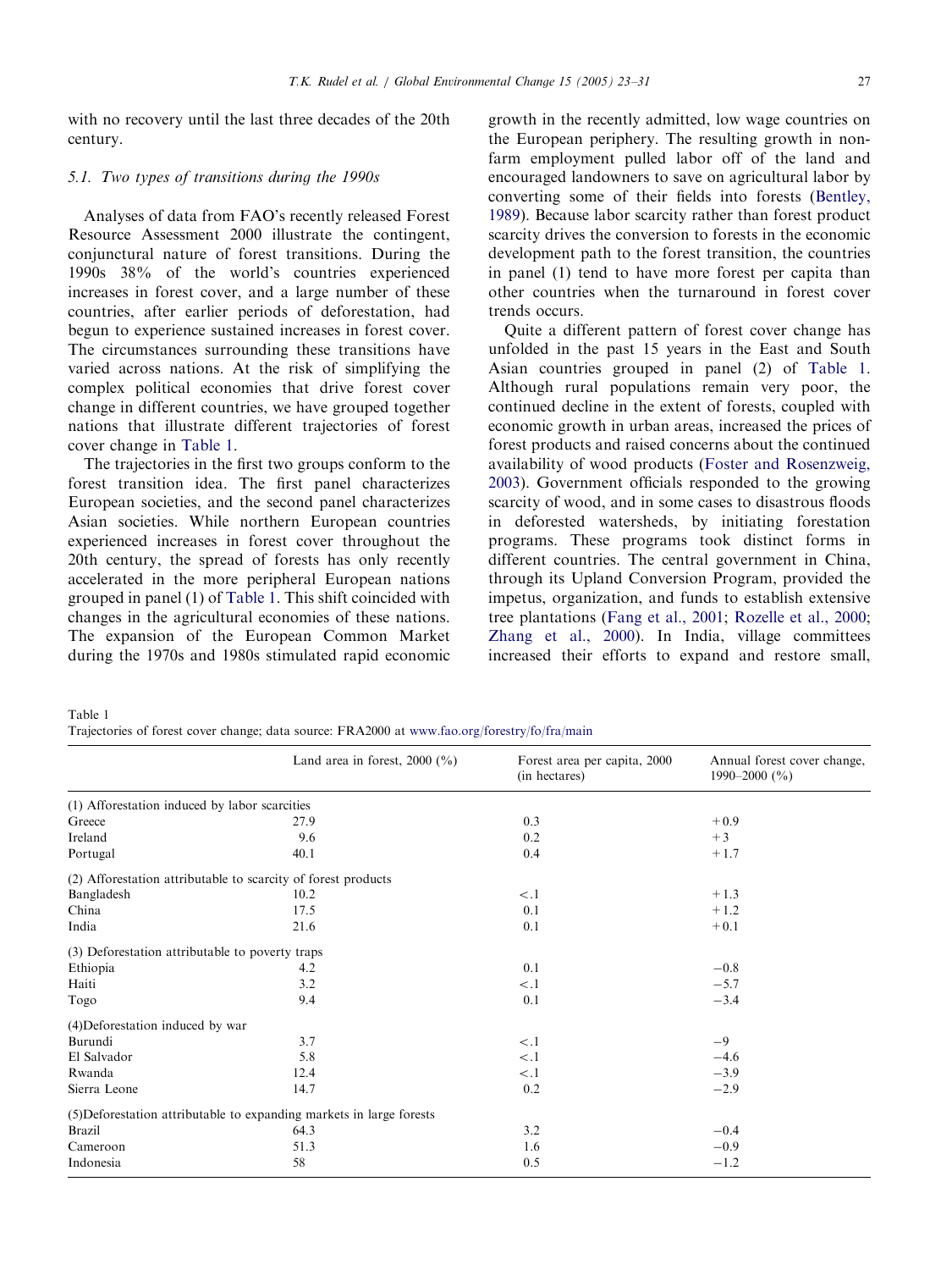degraded community forests after the government approved joint forest management schemes that in effect devolved control over forests to local communities ([Singh, 2002;](#page-8-0) [Foster and Rosenzweig, 2003\)](#page-7-0). Both countries exemplify the forest scarcity path to the forest transition. The rough geographical groupings evident in (1) and (2) indicate that trajectories of forest cover change often extend across entire regions, reflecting common underlying socio-economic and biophysical conditions.

The trajectories of forest cover change do not always take the general form of a forest transition, even when woodlands become very scarce. Panels (3)–(5) of [Table 1](#page-4-0) describe historical situations in which earlier forest declines have not triggered later forest recoveries. In the countries grouped in panel (3), farmers usually could not find employment outside of agriculture. Without institutions to provide technology, capital, or access to markets, farmers could not improve land productivity, so they have to expand the areas under cultivation to secure their livelihoods. These economic circumstances 'trapped' farmers into converting the last forests in a region into fields ([McPeak and Barrett, 2001\)](#page-8-0).

In the countries grouped in panel (4) civil wars have caused changes in forest cover that do not conform to the sequence of events in a forest transition. Collective violence has affected primary and secondary forests differently. The sharp declines in forest cover reported in panel (4) come from old growth forests. The collapse of civil authority has made some formerly protected old growth forests vulnerable to invasions. In some instances the contending parties have cut down old growth forests to raise money for their causes or to reduce cover for their adversaries. At the same time, the violence, by depopulating rural places, has encouraged the emergence of secondary forests and scrub growth on abandoned fields ([Kaimowitz and](#page-7-0) [Faune, 2003\)](#page-7-0).

Panel (5) describes trends in the forest rich tropical countries of Brazil, Cameroon, and Indonesia that contain much of the world's biodiversity. During the 1990s forest transitions did not take place in these countries. Political elites continued to regard old growth forests as an endless source of potential wealth, and these perceptions prevented the implementation of forest conserving policies, so net forest area continued to decline. Secondary forests, sometimes planted, have recently increased on the cutover and burned tracts of land in the three countries, but these increases have only partially offset the continued decline in old growth forests. While forest cover trends in small areas like the coastal regions of southern Brazil show signs of incipient forest transitions ([Caruso, 1990\)](#page-7-0), it seems unlikely that in the near future a forest transition will save the large repositories of biodiversity in the three countries.

#### 5.2. Global patterns during the 1990s

Statistical analyses of forest cover trends during the 1990s in 139 countries in the FRA2000 reveal a pattern of forest transitions that is consistent with the trajectories described in panels  $(1)$  and  $(2)$  of Table  $1<sup>6</sup>$ Nations with increasing forest cover, many of which have begun to experience the forest transition, and nations with declining forest cover, most of which have not experienced a forest transition, differ from one another in both per capita income and the extent of forest cover. Nations that gained forest cover during the 1990s had an average GNP per capita of \$8453 in 1990 compared with \$1614 among nations that lost forest cover ( $p = .001$ ). Poor and middle income nations (GNP per capita $\langle$ \$11,000) that gained forest cover during the decade had 25.3% of their lands in forest compared with 34.3% in nations that lost forest ( $p = .05$ ). This last difference suggests that, in line with the findings in panel (2) of [Table 1](#page-4-0), some forest transitions have occurred in lower income countries when forests became scarce and governments implemented forestation programs.

[Table 2](#page-6-0) presents logistic regressions in which we regress whether or not a nation gained forest cover during the 1990s on indicators of the two types of forest transitions. The indicator for the economic development path to the transition is GNP per capita in 1990. The indicator for the forest scarcity path is the percent of land in forests in 1990. According to the line of argument developed earlier, each variable should explain substantial amounts of variation across nations in forest cover change during the 1990s.

The correlation between the two independent variables is low  $(.028)$ , so the equations in columns  $(2)$ – $(4)$ , do not suffer from colinearity problems. The results from these equations provide further support for the findings from the bivariate analyses presented above. When the extent of forest cover is added to per capita income as a predictor, the increment in the percentage of cases predicted correctly increases from 60.3% in column (1) to  $75.7\%$  in column (2). This finding indicates that a scarcity of forests prompts forest transitions in a distinct set of countries. It suggests the utility of thinking about two paths through the forest transition, one driven in part by labor scarcities in more affluent nations and another prompted in part by forest product scarcities in poorer nations.

An alternative way to investigate the existence of the two paths through the forest transition would be to sort the nations that we expect to exhibit different paths into

<sup>6</sup> Unlike most cross-national studies which include between 50 and 100 carefully selected countries, this study tries to avoid selection bias by including all 139 countries for which FAO has collected data. The study still excludes some countries, almost all of them being small island states that do not collect forest cover data.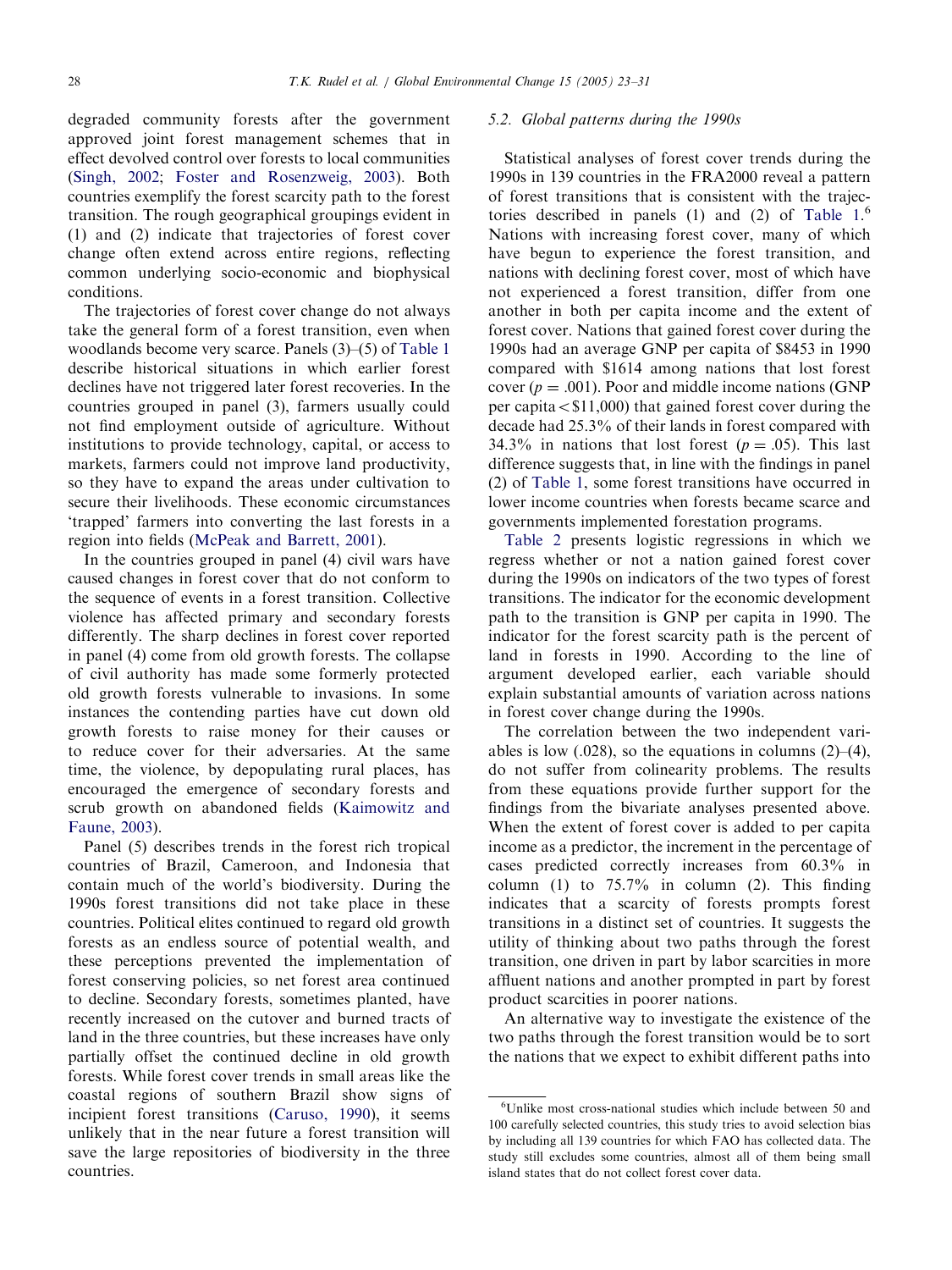<span id="page-6-0"></span>Table 2 Logistic regressions on the characteristics of nations undergoing forest transitions

| Variables                             | $(1)$ World    | $(2)$ World    | (3) Europe/Americas/Oceania | $(4)$ Asia/Africa |
|---------------------------------------|----------------|----------------|-----------------------------|-------------------|
| $(1)$ GNP per capita, 1990            | $.23***$ (.06) | $.23***$ (.06) | $.206***$ (.06)             | $.334*(.143)$     |
| $(2)$ Forests as % of land area, 1990 |                | $-.023*(.011)$ | $.001$ $(.016)$             | $-.045**(.017)$   |
| N of cases                            | 136            | 136            | 58                          | 78                |
| % of cases predicted correctly        | 60.3           | 75.7           | 77.6                        | 78.2              |
| Pseudo r2                             | 0.243          | 0.273          | 0.303                       | 0.223             |

Source: FAO statistics at [www.fao.org/forestry](http://www.fao.org/forestry);  $* = p < .05$ ,  $** = p < .01$ ,  $** = p < .001$ . N.B. The numbers in rows 1 and 2 are unstandardized regression coefficients. The standard error of each coefficient is in parentheses beneath the coefficient.

separate groups. After estimating equations for net forestation for each group of nations, we could compare the coefficients from the two equations to see if they differ significantly from one another. If they do, this finding would strengthen the empirical case for the existence of several different paths through the forest transition. We present this type of analysis in columns (3) and (4) of Table 2. Drawing on the geographical clusters evident in panels (1) and (2) of [Table 1](#page-4-0), we have sorted nations into a poorer African–Asian cluster of nations where we would expect forest scarcity to drive the transition and a wealthier European–American cluster of nations where we would expect economic development to drive the transition.

The coefficients of our two indicator variables differ in expected ways between the two regions. The extent of forest cover explains little variation among the more affluent European and American nations. It explains more variation than the affluence variable among the poorer African and Asian nations. Along with the increments in cases predicted correctly in column (2), the geographical clustering of these patterns of association in columns (3) and (4) suggests the existence of two types of forest transitions.

The addition of urbanization measures to these equations does not strengthen their explanatory power, so we do not report these results here.<sup>7</sup> Data for other potentially important variables, like the incidence of corruption in government forestry programs, do not exist for many nations, so we could not integrate these variables into the multivariate analyses without altering the set of nations under analysis in substantial ways. We may, however, be able to advance this line of argument in a suggestive way through additional bivariate analyses. Even when forests become scarce, forest transitions may not occur unless governments can create effective forestation programs [\(Mather and Needle,](#page-8-0) [1999](#page-8-0)). The close association (.355,  $p = .006$ ) in poor countries between forest recovery and a low perceived level of corruption suggests a link between governance and forest recovery (Palo,  $2002$ ).<sup>8</sup> Forestation will not

occur unless governments can implement their plans, and implementation depends crucially on the incidence of political corruption in a society. Where governments are more corrupt, tree planting programs often fail. This point underscores the conjunctural nature of the conditions that underlie the forest transition. While labor scarcity in one place and forest product scarcity in another place may induce the conversion of fields into forests, policymakers usually play crucial supporting roles, especially in poor countries where government programs foster forest transitions.

Although derived from the empirical findings presented here, the arguments outlined above remain somewhat speculative because their empirical bases are weak. The relatively low amount of variation explained in the equations in Table 2, the incomplete data sets for important variables like the incidence of corruption, and the short time series of observations about forest cover change all argue for more exhaustive studies of the ecological and socio-economic conditions that foster forest transitions.

# 6. Conclusion: can governments expedite transitions?

Any attempt to derive policy implications from the preceding analysis must begin by acknowledging the need for further research to confirm the existence of the two types of forest transitions outlined above. Policymakers will not, however, wait patiently for the results of sustainability science, so, with policymakers in mind, we spell out below the implications of our findings for forest policy. One question seems especially important. Given the potential of forest transitions for slowing soil erosion, improving water quality, and slowing climate change through carbon sequestration, can governments speed the transitions up, or, once they have begun, insure that the transitions continue?<sup>9</sup> The authors of the

 $7$ These results are available from the first author upon request.

<sup>&</sup>lt;sup>8</sup>For a general discussion of the effects of corruption on forests, see [Kaimowitz \(2003\).](#page-7-0)

<sup>&</sup>lt;sup>9</sup>As the last phrase of the sentence implies, forestation does not continue indefinitely once it has begun. For example, the expansion of residential areas into forests outside of central cities (sprawl) has caused significant forest losses in the eastern United States [\(McDonald](#page-8-0) [and Rudel, 2005](#page-8-0)).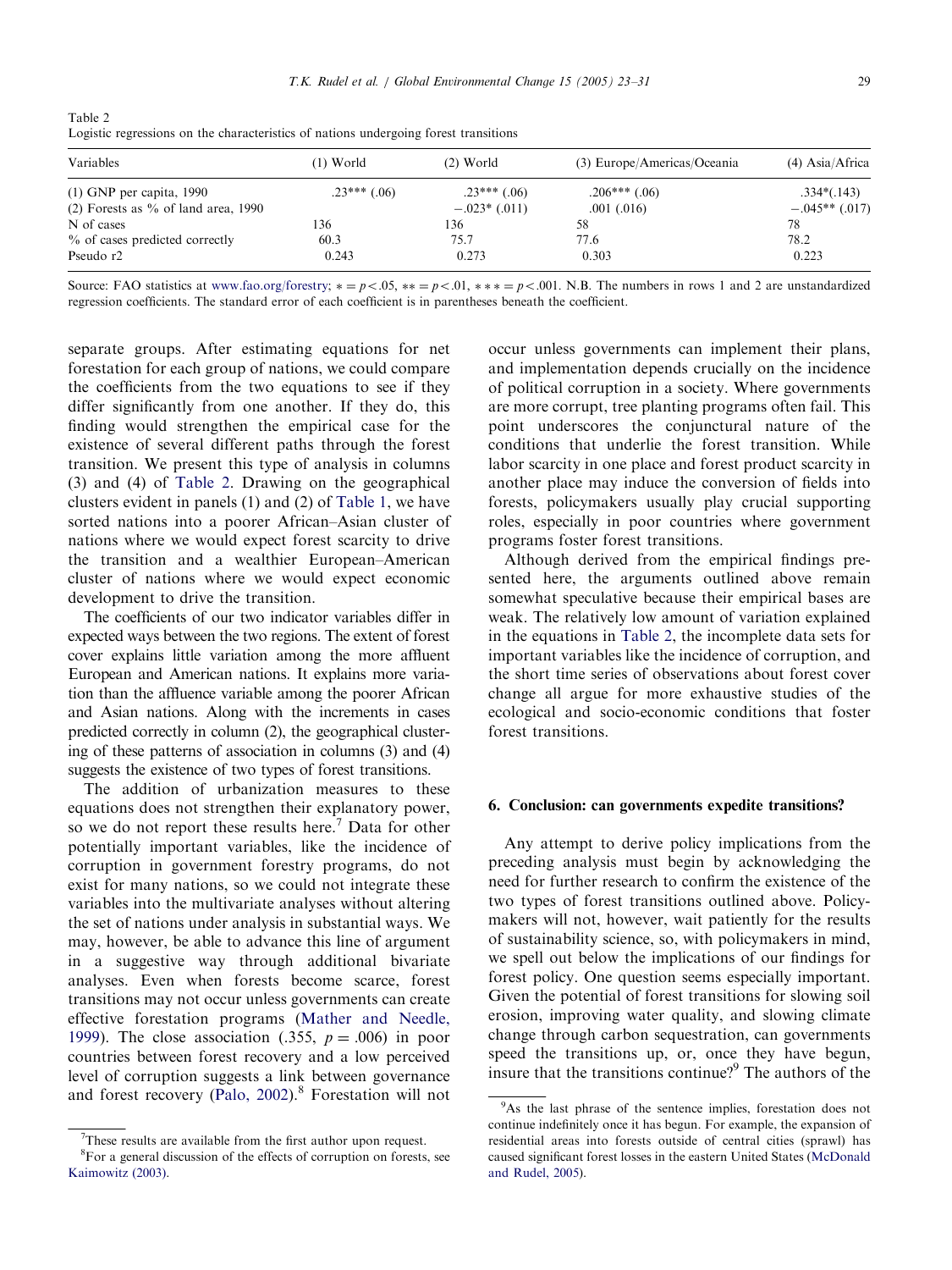<span id="page-7-0"></span>Kyoto Protocol think so. By establishing economic incentives for carbon sequestration, the Kyoto conferees provided a political-economic impetus for forestation in all countries.

Foresters in national governments might find that the effectiveness of policies varies with the size of the forests in their country. In countries with few forests that follow the forest scarcity path, government officials would want to promote tree planting. Government tree plantations have frequently suffered from low rates of seedling survival [\(Persson, 1996](#page-8-0)), but recently programs of plantation expansion have become more effective when government foresters have enlisted non-governmental organizations to facilitate plantings (Brechin, 1997) and given local residents incentives for guarding plantations ([Mukherjee, 1997](#page-8-0)). During the past two decades governments in China, through the expansion of publicly owned tree plantations, and governments in India, through the devolution of control over small plantation forests to villages, have promoted forest recoveries.

In forest rich countries governments might want to pursue the economic development path to the forest transition. In this sequence of events forests would not decline to a small area before recovery begins because shortages of agricultural workers would prevent further agricultural expansion. Rising farm labor prices would make it more costly to engage in labor intensive agriculture on marginal lands and encourage farmers to make a less labor intensive use of these lands, like forests. The connection between any single government policy and the increased absorption of farm labor into the non-farm sector may, however, be too tenuous to conclude that governments could accomplish this end and promote forestation through changes in labor policies.

Generally, governments can be most effective in promoting forest transitions when forest expansion policies build on pre-existing economic trends like the increasing scarcity of timber in countries with few forests or the growing demand for off-farm labor in forest rich countries with rapidly growing urban economies.

# Acknowledgements

Two workshops sponsored in 2002 by the Land Use and Cover Change (LUCC) project of the International Geosphere–Biosphere Programme and the International Human Dimensions Programme facilitated this work. ''Linking Causes, Drivers, and Pathways with Rates and Patterns of Land Change'' took place in Louvain la Neuve, Belgium, 11–13 April 2002 and ''Causes and Drivers of Land Use Change in Latin America'' took place in Tempe, Arizona, November 14–16, 2002. We

thank the participants and sponsors of these workshops for the opportunity to develop these ideas. We would also like to thank J. Arnold and D. Kaimowitz for comments on an earlier draft of this paper.

# References

- Achard, F., Eva, H., Stibig, H., Mayaux, P., Gallego, J., Richards, T., Malingreau, J.-P., 2002. Determination of deforestation rates of the world's humid tropical forests. Science 297, 999–1002.
- Achard, F., Eva, H., Mayaux, P., Stibig, H.-J., Belward, A., 2004. Improved estimates of net carbon emissions from land cover change in the tropics for the 1990s. Global Biogeochemical Cycles 18, GB2008.
- Ammer, U., Breitsameter, J., Zander, J., 1995. Contribution of mountain forests towards the prevention of surface runoff and soil erosion. Forstwissenschaftliches Centralblatt 114, 232–249.
- Angelsen, A., Kaimowitz, D., 2001. Agricultural Technologies and Tropical Deforestation. CABI Publishing, London, UK.
- Bentley, J., 1989. Bread forests and new fields: the ecology of reforestation and forest clearing among small woodland owners in Portugal. Journal of Forest History 17, 188–195.
- Brechin, S., 1997. Planting Trees in the Developing World. Johns Hopkins University Press, Baltimore.
- Caruso, M., 1990. O Desmatemento da Ilha de Santa Catarina de 1500 aos Dias Atuais. Editora da Universidad Federal de Santa Catarina, Florianopolis.
- Defries, R., Houghton, R., Hansen, M., Field, C., Skole, D., Townshend, J., 2002. Carbon emissions from tropical deforestation and regrowth based on satellite observations for the 1980s and 1990s. Proceedings of the National Academy of Science USA 99, 14256–14261.
- Downton, M., 1995. Measuring tropical deforestation: development of the methods. Environmental Conservation 22, 229–240.
- Easterbrook, G., 1995. A Moment on the Earth: the Coming Age of Environmental Optimism. Viking, New York.
- Ehrardt-Martinez, K., Crenshaw, E., Jenkins, J., 2002. Deforestation and the environmental Kuznets curve: cross-national evaluation of intervening mechanisms. Social Science Quarterly 83, 226–243.
- Fang, J., Chen, A., Peng, C., Zhao, S., Ci, L., 2001. Changes in forest biomass carbon storage in China between 1949 and 1998. Science 292, 2320–2322.
- Ferraz, G., Russell, G., Stouffer, P., Bierregaard, R., Pimm, S., Lovejoy, T., 2003. Rates of species loss from Amazonian forest fragments. Proceedings of the National Academy of Science 100, 14069–14073.
- Food and Agricultural Organization of the United Nations (FAO), 2001. Forest Resource Assessment, 2000. (FAO, Rome). Forestry Paper #140. Accessed at [www.fao.org/forestry/fra2000report.](http://www.fao.org/forestry/fra2000report)
- Foster, A., Rosenzweig, M., 2003. Economic growth and the rise of forests. The Quarterly Journal of Economics 118, 601–637.
- Herlihy, D., 1997. The Black Death and the Transformation of the West. Harvard University Press, Cambridge, MA.
- Houghton, R., Skole, D., Nobre, C., Hackler, J., Lawrence, K., Chementowski, W., 2000. Annual fluxes of carbon from deforestation and regrowth in the Brazilian Amazon. Nature 403, 301–304.
- Kaimowitz, D., 2003. Forest law enforcement and rural livelihoods. International Forestry Review 5 (3), 199–210.
- Kaimowitz, D., Faune, A., 2003. In: Price, S.H. (Ed.), War and Tropical Forests: Conservation in Areas of Armed Conflict. New York, pp. 21–48.
- Kates, R., Clark, W., Corell, R., Hall, J., Jaeger, C., Lowe, I., McCarthy, J., Schellnhuber, H., Bolin, B., Dickson, N., Faucheux, S., Gallopin, G., Grubler, A., Huntley, B., Jager, J., Jodha, N., Kasperson, R., Mabogunje, A., Matson, P., Mooney, H., 2001.